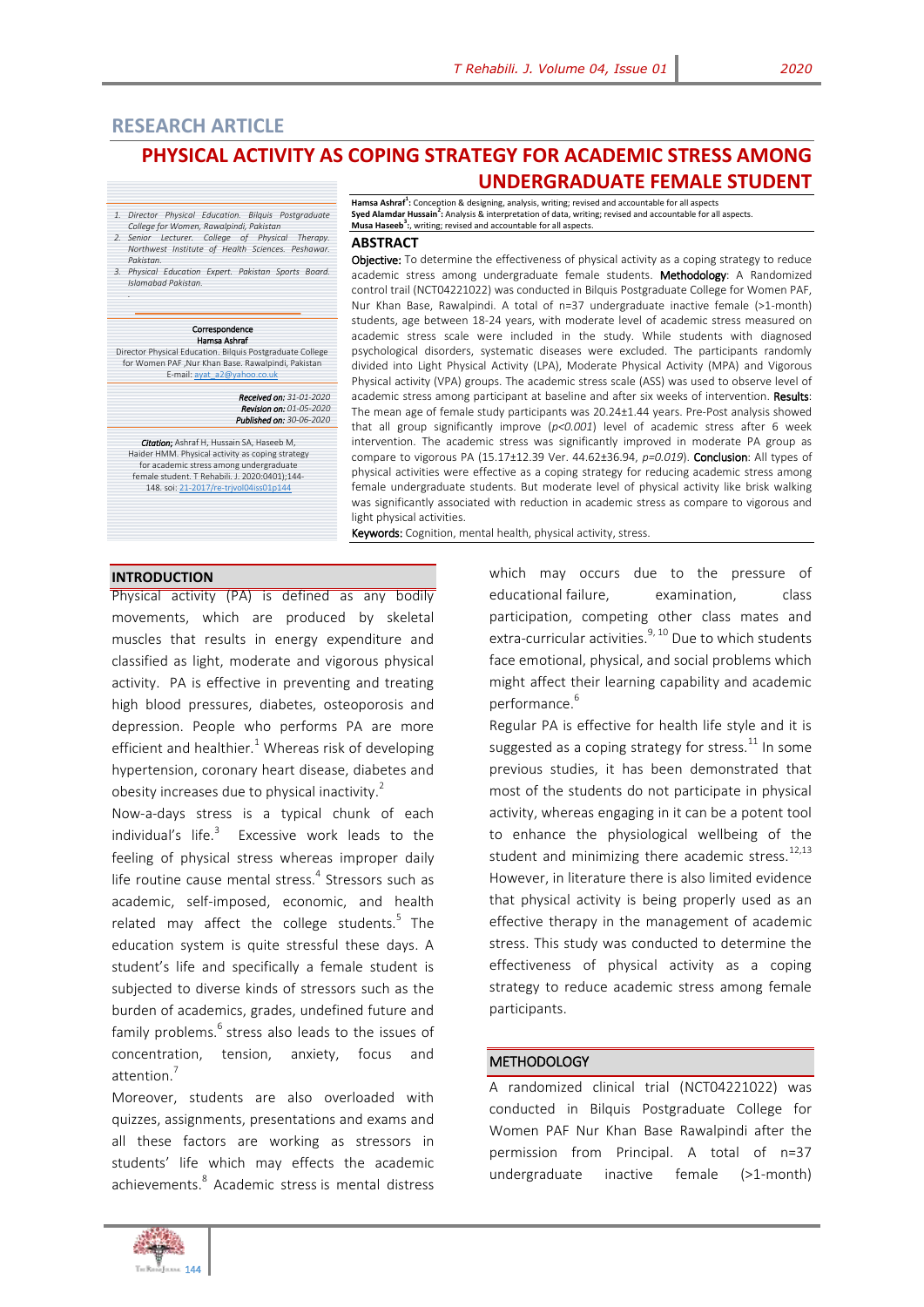students, age between 18-24 years, with moderate level of academic stress measured on academic stress scale were included in the study. While students with diagnosed psychological disorders, systematic diseases were excluded from the study.

The participants were randomly divided into three groups, through the sealed envelope method such as Light Physical Activity (LPA), Moderate Physical Activity (MPA) and Vigorous Physical activity (VPA) group. (Figure 1)





The guidelines regarding physical activity for intervention were obtained from Rapid Assessment of Physical Activity (RAPA) questionnaire which has constructed validity and reliability.<sup>15</sup> The duration of study were 6 weeks and each group receiving intervention for 5 days/week. The participants were ask to perform Leisure Walk for 35 minutes in LPA group, Brisk Walk for 30 minutes in MPA group and jogging for 15 minutes in VPA group

The information regarding age, BMI and semester was obtained at baseline. The academic stress scale (ASS) was used to observe level of academic stress among participant at baseline and after six weeks, which is also a valid and reliable tool.<sup>16</sup> The assumptions of parametric tests were met, so for within group changes, paired sample t-test and for comparison One Way ANOVA with Tukey HSD post hoc was used. The level of significance was set as

*p<0.05*, and SPSS ver. 21 was used to analyse the data.

# RESULTS

The mean age of female study participants was 20.24 $\pm$ 1.44 years and mean BMI 20.23 $\pm$ 0.26 kg/m<sup>2</sup>, which showed that majority of participant, had normal BMI score. Majority of students were in 2<sup>nd</sup>  $(n=10)$  and  $4<sup>th</sup>$  (n=14) semester respectively (Figure 2).

Pre-Post analysis showed that all group showed improvement in level of academic stress after 6 week intervention, while comparison between groups showed significant difference (*p=0.024*) among the groups as shown in figure 3.

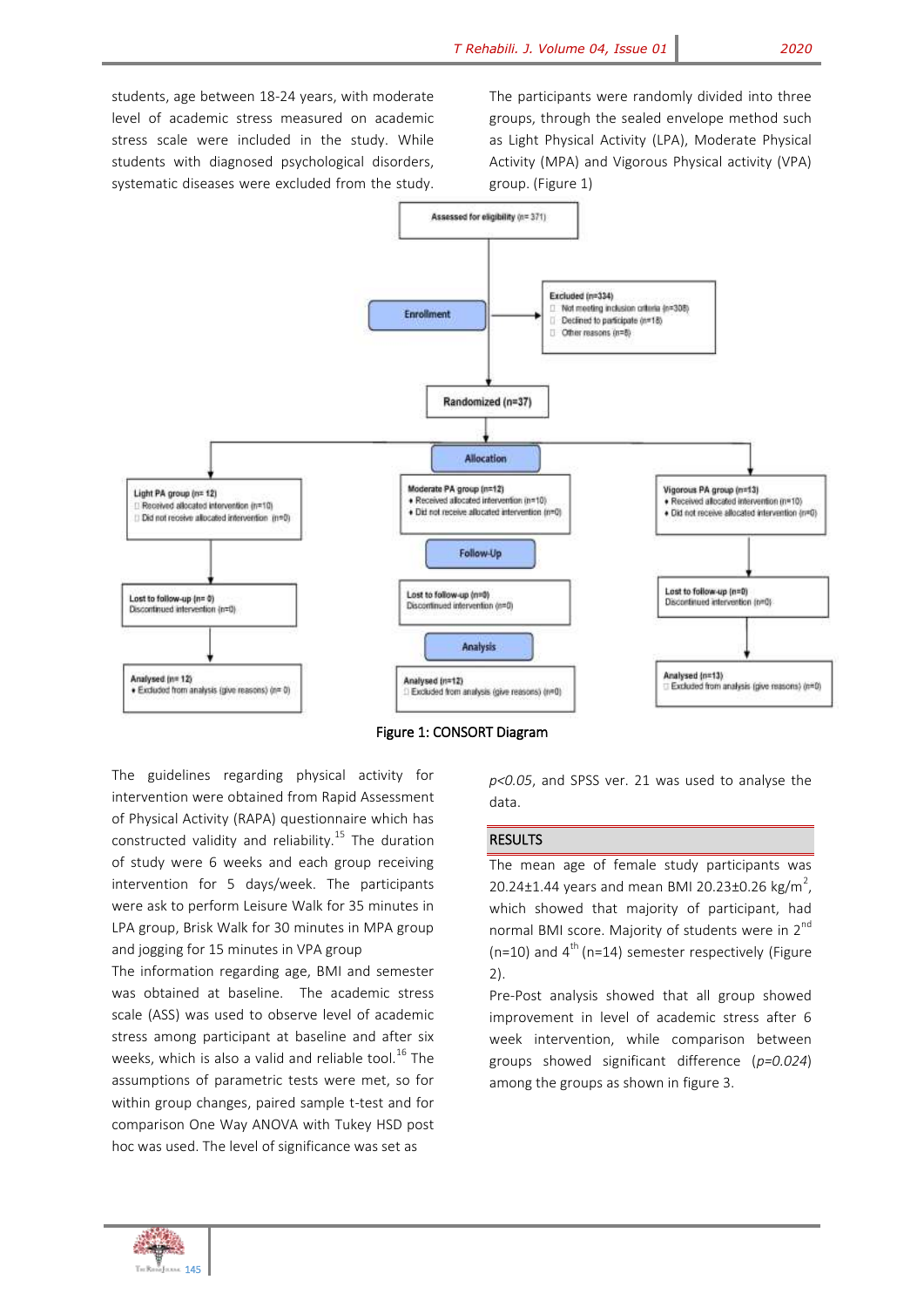

Figure 2: Semester wise distribution of participants



Figure 3: With-in group changes in ASS

Post Hoc analysis with Tukey HSD showed that the academic stress was significantly improved in moderate PA group as compare to vigorous PA (15.17±12.39 Ver. 44.62±36.94, *p=0.019*). But no significant difference was observed between

moderate and light PA group (15.17±12.39 Ver. 33.5±19.71, *p=0.196*) as well as light and vigorous PA group (33.5±19.71 Ver. 44.62±36.94, *p=0.543*) as shown in Figure 4.





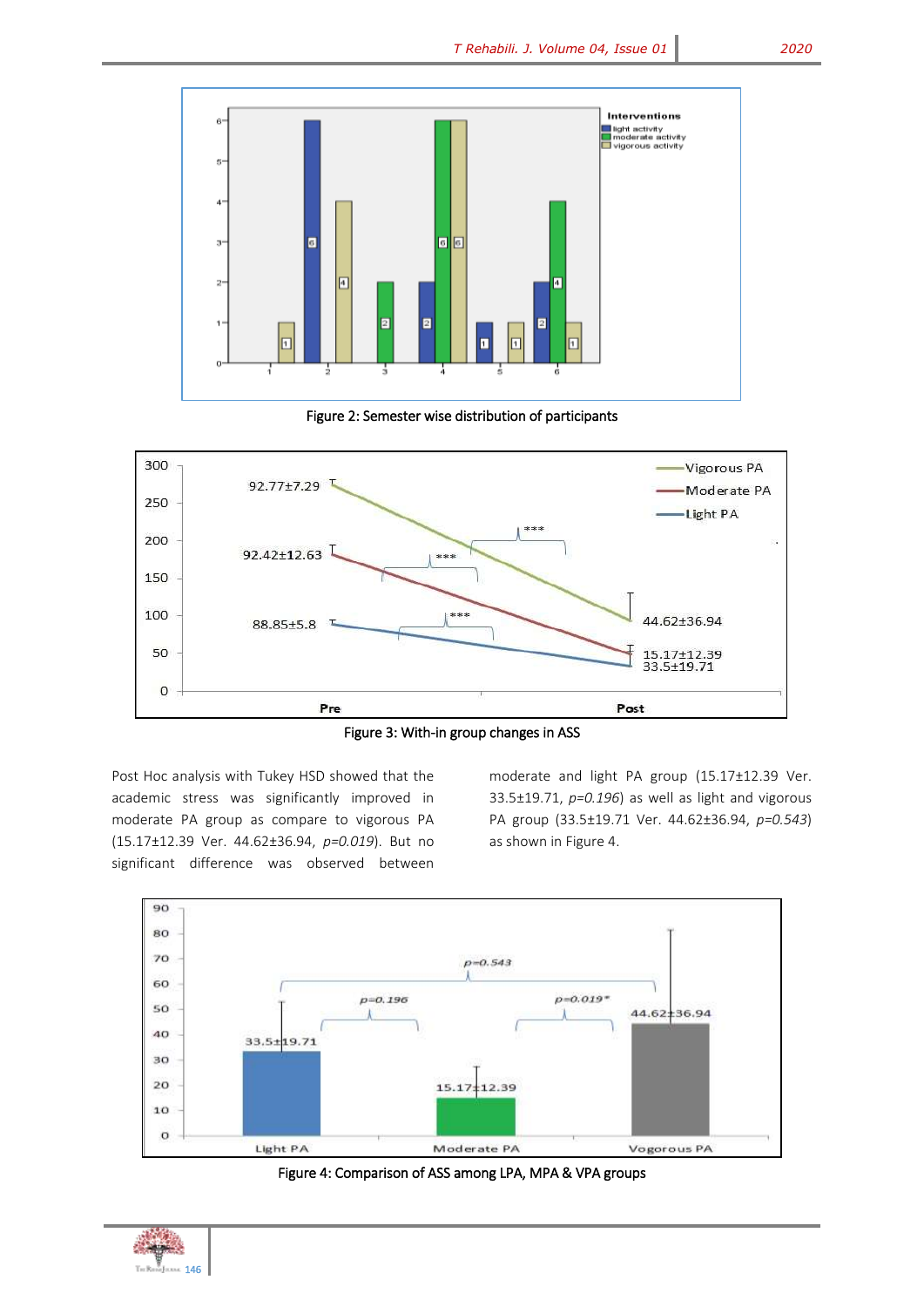### **DISCUSSION**

According to the results, each level of physical activity reduced the academic stress level at the end of 6 weeks but moderate level of physical activity e.g. brisk walk significantly improve academic stress symptoms as compare to light and vigorous physical activity.

In this study, it was concluded that moderate level of PA was significantly associated with the academic stress, which correlates with the previous study conducted by Urich A. In which it has been demonstrated that moderate level of PA i.e. 150 minutes/week is effective for reducing stress and improve health in undergraduate students.<sup>17</sup>

Moreover, it has also been determined that regular moderate and vigorous intensity PA improves mental and cognitive health.<sup>18</sup> A study conducted by James A. Blumenthal et al. discussed that 12 weeks of aerobics and strength training is effective for reduction in mental stress. $^{19}$  However, according to the results of this study, brisk walking for a time period of 6 weeks can significantly use as a coping strategy for mental stress. This occurs due to the cortisol level, which is considered as stress hormone. Cortisol is released during physical activity such as brisk walking which reduces the stress level while secretion of cortisol is decreased or inhibited due to low PA.<sup>20</sup>

Additionally, another possible mechanism is the increased concentration of serotonin and other neurotransmitters due to PA, which are associated with the endorphin effects and decrease the negative effects of stress.<sup>21</sup> This supports the current findings of the study that moderate intensity of physical activity for 6 weeks reduces the stress level and improves mental health of college students. And stress is the leading cause of poor academic performance in college students.<sup>14</sup>

Moreover, in the current study no significant difference has been observed in the light and vigorous PA after 6 weeks of intervention. However, in a previous literature, it has been discussed that vigorous PA is inversely associated with the stress level among college students. $^{22}$  On the other hand, walking in nature is also effective for the mental health. $^{23}$  However, there's less evidence available for the leisure walk and the academic stress in college students.

#### **CONCLUSION**

All type of physical activities were effective for coping up with the academic stress among female undergraduate students. But moderate level of physical activity like brisk walking was significantly associated with the academic stress, as compare to vigorous and light physical activities. The current study was single centre study as well as no confounding variables like age socioeconomic status were included in the analysis. So multicentre study, while focusing confounding variables, is recommended for future research.

#### **REFE**RENCES

- 1. Abou Elmagd M. Benefits, need and importance of daily exercise. Int. J. Phys. Educ. Sports Health. 2016;3(5). 22- 27.
- 2. Powell KE, Blair SN. The public health burdens of sedentary living habits: theoretical but realistic estimates. Med. Sci. Sports Exerc. 1994;26(7):851-6.
- 3. Ruscio AM, Gentes EL, Jones JD, Hallion LS, Coleman ES, Swendsen J. Rumination predicts heightened responding to stressful life events in major depressive disorder and generalized anxiety disorder. J. Abnorm. Psychol. 2015;124(1):17.
- 4. Kofoworola OH, Alayode AM. Strategies for managing stress for optimal job performance. Int. J. Psychol. Stud. 2012;4(2):162.
- 5. SAJID MB, HAMID S, SABIH F, SAJID A. Stress and coping mechanisms among college students. J. Pak. Psychiatr. Soc. 2017;14(3):31-4.
- 6. Shaikh B, Kahloon A, Kazmi M, Khalid H, Nawaz K, Khan N, et al. Students, stress and coping strategies: a case of Pakistani medical school. Educ. Health. 2004;17(3):346-53.
- 7. Cruz SY, Fabian C, Pagán I, Ríos JL, González AM, Betancourt J, et al. Physical activity and its associations with sociodemographic characteristics, dietary patterns, and perceived academic stress in students attending college in Puerto Rico. P. R. Health. Sci. J.2013;32(1).
- 8. Chi T. Physical activity is defined as "any bodily movement produced by skele-tal muscles that results in caloric expenditure"(Pender, 1996, p. 185). Definitions of exercise are complex and vary according to scientific. Complementary Alternative Therapies in Nursing.2009:349.
- 9. Morrison V, Bennett P. An introduction to health psychology: Pearson Education; 2009.
- 10. Ströhle A. Physical activity, exercise, depression and anxiety disorders. J. Neural. Transm. 2009;116(6):777.
- 11. Wijndaele K, Matton L, Duvigneaud N, Lefevre J, De Bourdeaudhuij I, Duquet W, et al. Association between leisure time physical activity and stress, social support and coping: A cluster-analytical approach. Psychol. Sport Exerc.2007;8(4):425-40.
- 12. Nguyen‐Michel ST, Unger JB, Hamilton J, Spruijt‐Metz D. Associations between physical activity and perceived stress/hassles in college students. Stress Health: Stress Health.2006;22(3):179-88.
- 13. Stephens T. Physical activity and mental health in the United States and Canada: evidence from four population surveys. Prev. Med. 1988;17(1):35-47.
- 14. Lawrence NS, Aduka SZ, Desa ZM. Factors of Stress Affecting the Academic Performance among the University Students.